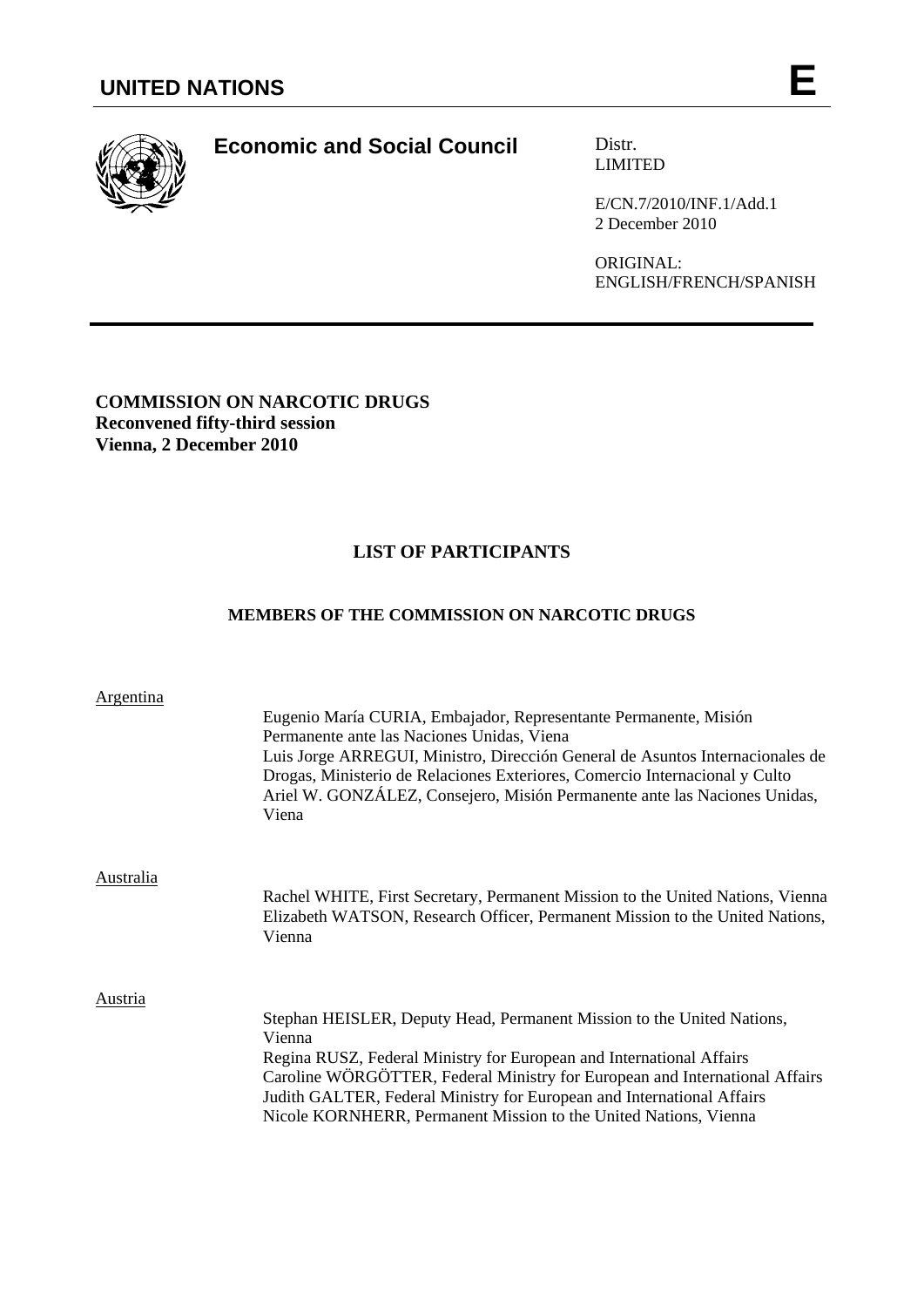# Belarus

|                                  | Vadim PISAREVICH, Counsellor, Permanent Mission to the United Nations,<br>Vienna                                                                                                                                                                                                                                                                                                                                                              |
|----------------------------------|-----------------------------------------------------------------------------------------------------------------------------------------------------------------------------------------------------------------------------------------------------------------------------------------------------------------------------------------------------------------------------------------------------------------------------------------------|
| Belgium                          | Frank RECKER, Ambassadeur, Représentant permanent, Mission permanente<br>auprès des Nations Unies, Vienne<br>Wilfried PFEFFER, Conseiller, Mission permanente auprès des Nations Unies,<br>Vienne<br>Claude GILLARD, Conseiller juridique, Direction générale de la Législation, SPF<br>Justice<br>Amandine PEKEL, Assistante, Mission permanente auprès des Nations Unies,<br>Vienne                                                         |
| Bolivia (Plurinational State of) | Ricardo MARTÍNEZ COVARRUBIAS, Encargado de Negocios, a.i.,<br>Representante Alterno, Misión Permanente ante las Naciones Unidas, Viena<br>Dayana RIOS, Funcionaria del Ministerio de Relaciones Exteriores                                                                                                                                                                                                                                    |
| <b>Brazil</b>                    | Julio Cezar ZELNER GONÇALVEZ, Ambassador, Permanent Representative,<br>Permanent Mission to the United Nations, Vienna<br>Eduardo da COSTA FARIAS, Minister-Counsellor, Alternate Permanent<br>Representative, Permanent Mission to the United Nations, Vienna<br>Felipe FLORES PINTO, First Secretary, Alternate Permanent Representative,<br>Permanent Mission to the United Nations, Vienna                                                |
| Canada                           | Shawn CAZA, Counsellor, Alternate Permanent Representative, Permanent<br>Mission to the United Nations, Vienna<br>Peter CAHILL, First Secretary, Permanent Mission to the United Nations, Vienna<br>Roxane LÉOUZON, Attaché, Permanent Mission to the United Nations, Vienna<br>Robert COURTEAU, Attaché, Permanent Mission to the United Nations, Vienna<br>Geneviève TRÉPANIER, Attaché, Permanent Mission to the United Nations,<br>Vienna |
| Chile                            | Alfredo LABBÉ, Embajador, Representante Permanente, Misión Permanente ante<br>las Naciones Unidas, Viena<br>Mila FRANCISCO, Tercer Secretario, Representante Permanente Alterno, Misión<br>Permanente ante las Naciones Unidas, Viena                                                                                                                                                                                                         |
| China                            | Peijie CHEN, Counsellor, Permanent Mission to the United Nations, Vienna<br>Qinmin SHEN, Third Secretary, Permanent Mission to the United Nations, Vienna                                                                                                                                                                                                                                                                                     |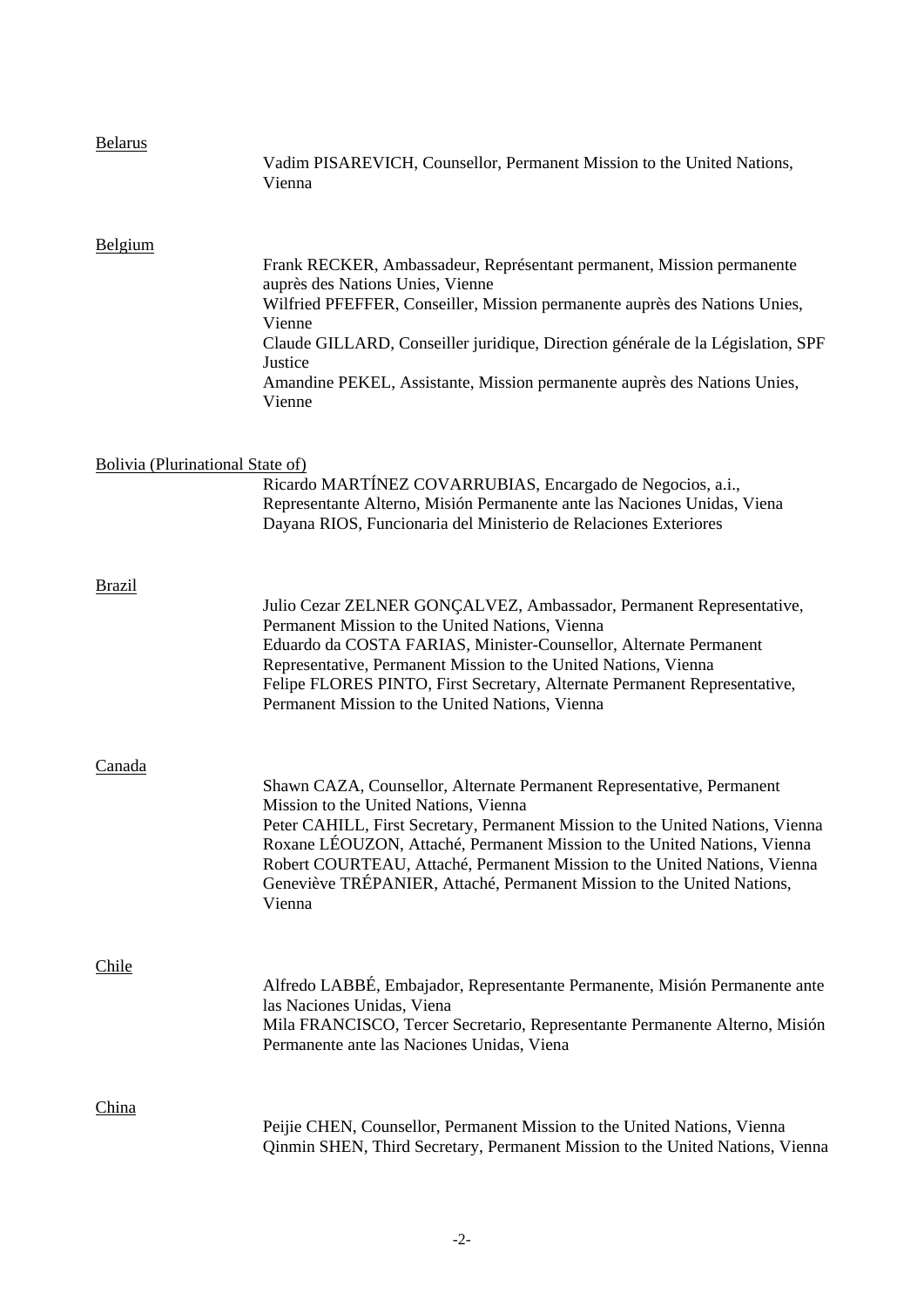| Colombia              | Freddy PADILLA DE LEÓN, Embajador, Representante Permanente, Misión<br>Permanente ante las Naciones Unidas, Viena<br>Carlos RODRIGUEZ BOCANEGRA, Representante Alterno, Misión Permanente<br>ante las Naciones Unidas, Viena                                                                                                                                                                         |
|-----------------------|------------------------------------------------------------------------------------------------------------------------------------------------------------------------------------------------------------------------------------------------------------------------------------------------------------------------------------------------------------------------------------------------------|
| Côte d'Ivoire         | Hypolite Koffi YEBOUÉ, Conseiller, Mission Permanente auprès des Nations<br>Unies, Vienne                                                                                                                                                                                                                                                                                                            |
| <b>Czech Republic</b> | Karel PAZOUREK, Chargé d'Affaires a.i., Permanent Mission to the United<br>Nations, Vienna                                                                                                                                                                                                                                                                                                           |
| El Salvador           | Andrés Alexander RAMÍREZ MEDRANO, Director Ejecutivo de la Comisión<br>Nacional Antidrogas<br>Julia VILLATORO, Ministro Consejero, Encargada de Negocios, a.i., Misión<br>Permanente ante las Naciones Unidas, Viena                                                                                                                                                                                 |
| Finland               | Jussi KOSKELA, First Secretary, Permanent Mission to the United Nations,<br>Vienna                                                                                                                                                                                                                                                                                                                   |
| <b>France</b>         | Florence MANGIN, Ambassadrice, Représentante permanente, Mission<br>permanente auprès des Nations Unies, Vienne<br>Philippe MERLIN, Représentant permanent adjoint, Mission permanente auprès<br>des Nations Unies, Vienne<br>Jérôme AUDIN, Premier Secrétaire, Mission permanente auprès des Nations Unies,<br>Vienne<br>Anne LE-RAY, Attachée, Mission permanente auprès des Nations Unies, Vienne |
| Ghana                 | Samuel OFORI-ADJEI, Member of NACOB, Narcotics Control Board<br>Sylvester Ebenezer Nana KOOMSON, Narcotics Control Board                                                                                                                                                                                                                                                                             |
| India                 | Dinesh K. PATNAIK, Deputy Chief of Mission, Permanent Mission to the United<br>Nations, Vienna<br>Abhijit HALDER, Counsellor, Permanent Mission to the United Nations, Vienna<br>Rajesh Nandan SRIVASTAVA, Director, Department of Revenue, Ministry of<br>Finance                                                                                                                                   |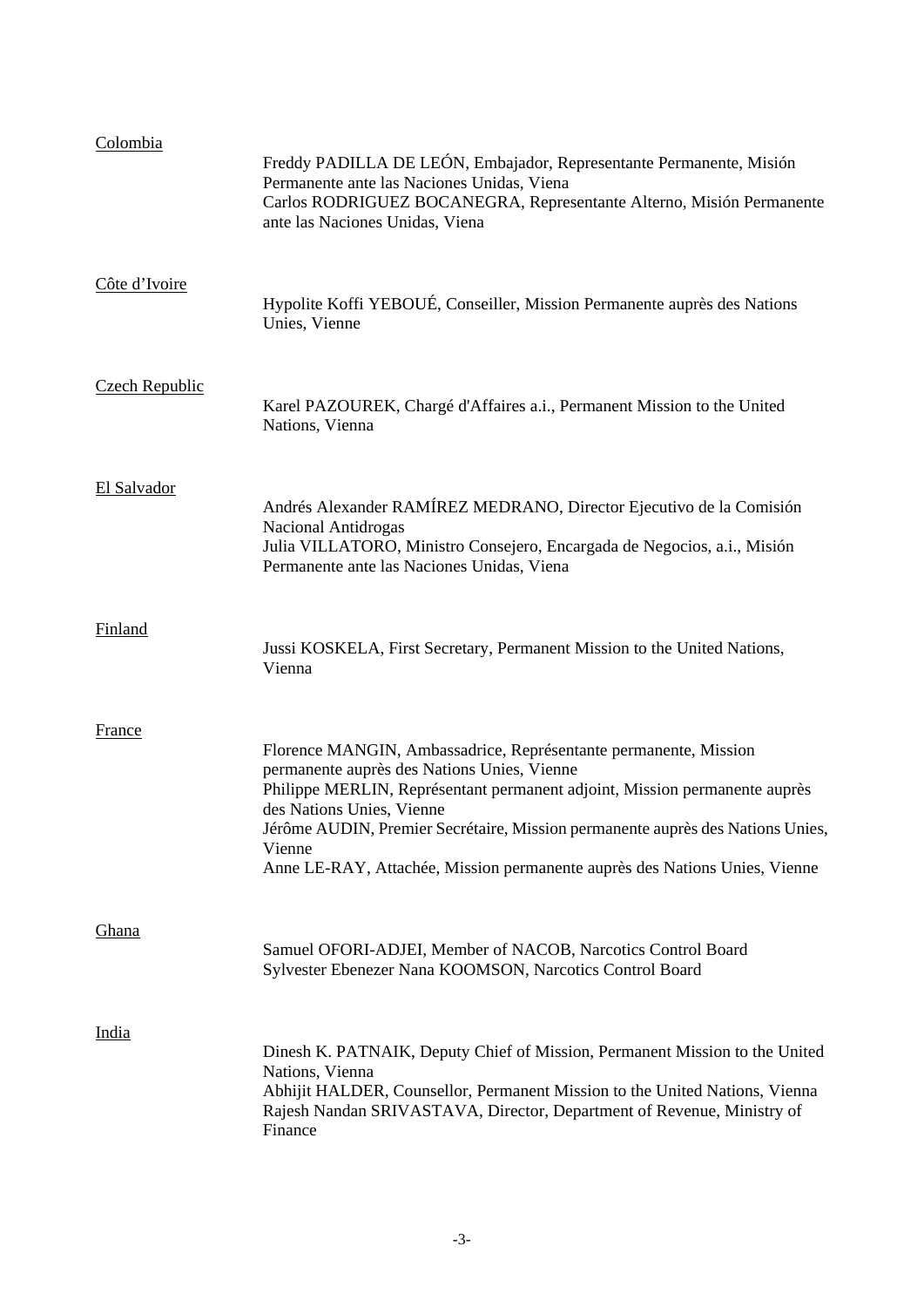| Iran (Islamic Republic of) |                                                                                                                                                                                                                                                                                                                                                    |
|----------------------------|----------------------------------------------------------------------------------------------------------------------------------------------------------------------------------------------------------------------------------------------------------------------------------------------------------------------------------------------------|
|                            | Ali Asghar SOLTANIEH, Ambassador, Permanent Representative, Permanent<br>Mission to the United Nations, Vienna<br>Morteza KHANSARI BOZORGI, Alternate Permanent Representative, Permanent<br>Mission to the United Nations, Vienna                                                                                                                 |
| <u>Italy</u>               |                                                                                                                                                                                                                                                                                                                                                    |
|                            | Gianni GHISI, Ambassador, Permanent Representative, Permanent Mission to the<br>United Nations, Vienna<br>Federico PRATO, Legal Adviser, Permanent Mission to the United Nations,                                                                                                                                                                  |
|                            | Vienna<br>Marco PRENCIPE, First Secretary, Permanent Mission to the United Nations,<br>Vienna<br>Alice TARTAGLIA, Stagiaire, Permanent Mission to the United Nations, Vienna                                                                                                                                                                       |
|                            |                                                                                                                                                                                                                                                                                                                                                    |
| <b>Kazakhstan</b>          | Murat SMAGULOV, Minister Counsellor, Permanent Mission to the United<br>Nations, Vienna<br>Erlan BEGEZHANOV, First Secretary, Permanent Mission to the United Nations,<br>Vienna                                                                                                                                                                   |
| Lithuania                  |                                                                                                                                                                                                                                                                                                                                                    |
|                            | Giedrius PUODZIUNAS, Ambassador, Permanent Representative, Permanent<br>Mission to the United Nations, Vienna<br>Povilas RADZEVICIUS, Deputy Director of Drug Control Department<br>Mindaugas RUKSTELE, Minister Counsellor, Permanent Mission to the United<br>Nations, Vienna                                                                    |
| Morocco                    |                                                                                                                                                                                                                                                                                                                                                    |
|                            | Abderrahman FYAD, Ministre Plénipotentiaire, Mission Permanente auprès des<br>Nations Unies, Vienne<br>Boutaine BEN MOUSSA, Premier Secrétaire, Mission Permanente auprès des<br>Nations Unies, Vienna<br>Abdellah LARHMAID, Premier Secrétaire, Mission Permanente auprès des                                                                     |
|                            | Nations Unies, Vienne                                                                                                                                                                                                                                                                                                                              |
| <b>Netherlands</b>         | Alphons HAMER, Ambassador, Permanent Representative, Permanent Mission to<br>the United Nations, Vienna<br>Alain ANCION, First Secretary, Permanent Mission to the United Nations, Vienna<br>Adriaan BEENEN, First Secretary, Permanent Mission to the United Nations,<br>Vienna<br>Jori KEIJSPER, Permanent Mission to the United Nations, Vienna |
| <b>Pakistan</b>            |                                                                                                                                                                                                                                                                                                                                                    |
|                            | Shafqat Sanaullah GORAYA, Joint Director, International Cooperation, Anti<br><b>Narcotics Force</b>                                                                                                                                                                                                                                                |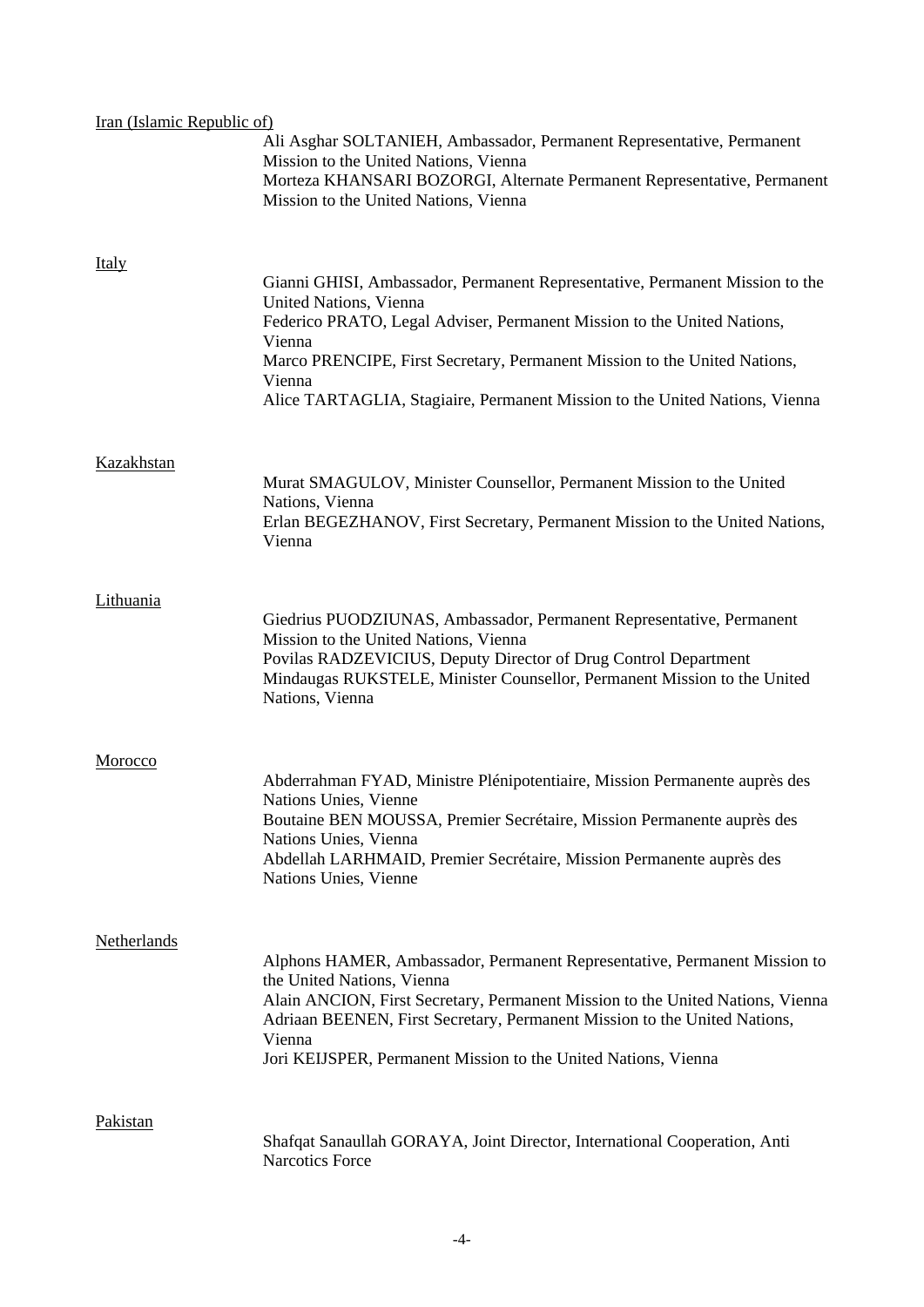| Peru                      | Antonio GARCÍA REVILLA, Embajador, Representante Permanente, Misión<br>Permanente ante las Naciones Unidas, Viena<br>Rómulo ACURIO, Ministro Consejero, Representante Alterno, Misión Permanente<br>ante las Naciones Unidas, Viena<br>Carlos GARCÍA CASTILLO, Segundo Secretario, Representante Alterno, Misión<br>Permanente ante las Naciones Unidas, Viena                                                                          |
|---------------------------|-----------------------------------------------------------------------------------------------------------------------------------------------------------------------------------------------------------------------------------------------------------------------------------------------------------------------------------------------------------------------------------------------------------------------------------------|
| Romania                   | Simona MARIN, Counsellor, Permanent Mission to the United Nations, Vienna                                                                                                                                                                                                                                                                                                                                                               |
| <b>Russian Federation</b> | Sergey M. TARASENKO, Deputy Director of Department, Ministry of Foreign<br><b>Affairs</b><br>Leonid P. DUBROVITSKIY, Adviser, State-Legal Directorate of the President of<br>the Russian Federation<br>Sergey N. MALUSHA, Deputy Director, Administration Department of the<br>Government of the Russian Federation<br>Alexander V. FEDULOV, Representative of the Federal Drug Control Service of<br>the Russian Federation in Austria |
| <u>Spain</u>              | Carmen BUJAN FREIRE, Embajadora, Representante Permanente, Misión<br>Permanente ante las Naciones Unidas, Viena<br>Ignacio BAYLINA RUIZ, Consejero Técnico, Misión Permanente ante las<br>Naciones Unidas, Viena                                                                                                                                                                                                                        |
| Sudan                     | Mahmoud Hassan ELAMIN, Ambassador, Permanent Representative, Permanent<br>Mission to the United Nations, Vienna<br>Sitona Abdella OSMAN, Deputy Head of Mission, Alternate Permanent<br>Representative, Permanent Mission to the United Nations, Vienna                                                                                                                                                                                 |
| <b>Switzerland</b>        | Alberto GROFF, Conseiller, Mission permanente auprès des Nations Unies, Vienne<br>Debra RENNARD, Mission permanente auprès des Nations Unies, Vienne                                                                                                                                                                                                                                                                                    |
| <b>Thailand</b>           | Rachanikorn SARASIRI, Director of Foreign Affairs Bureau, Office of the<br>Narcotics Control Board                                                                                                                                                                                                                                                                                                                                      |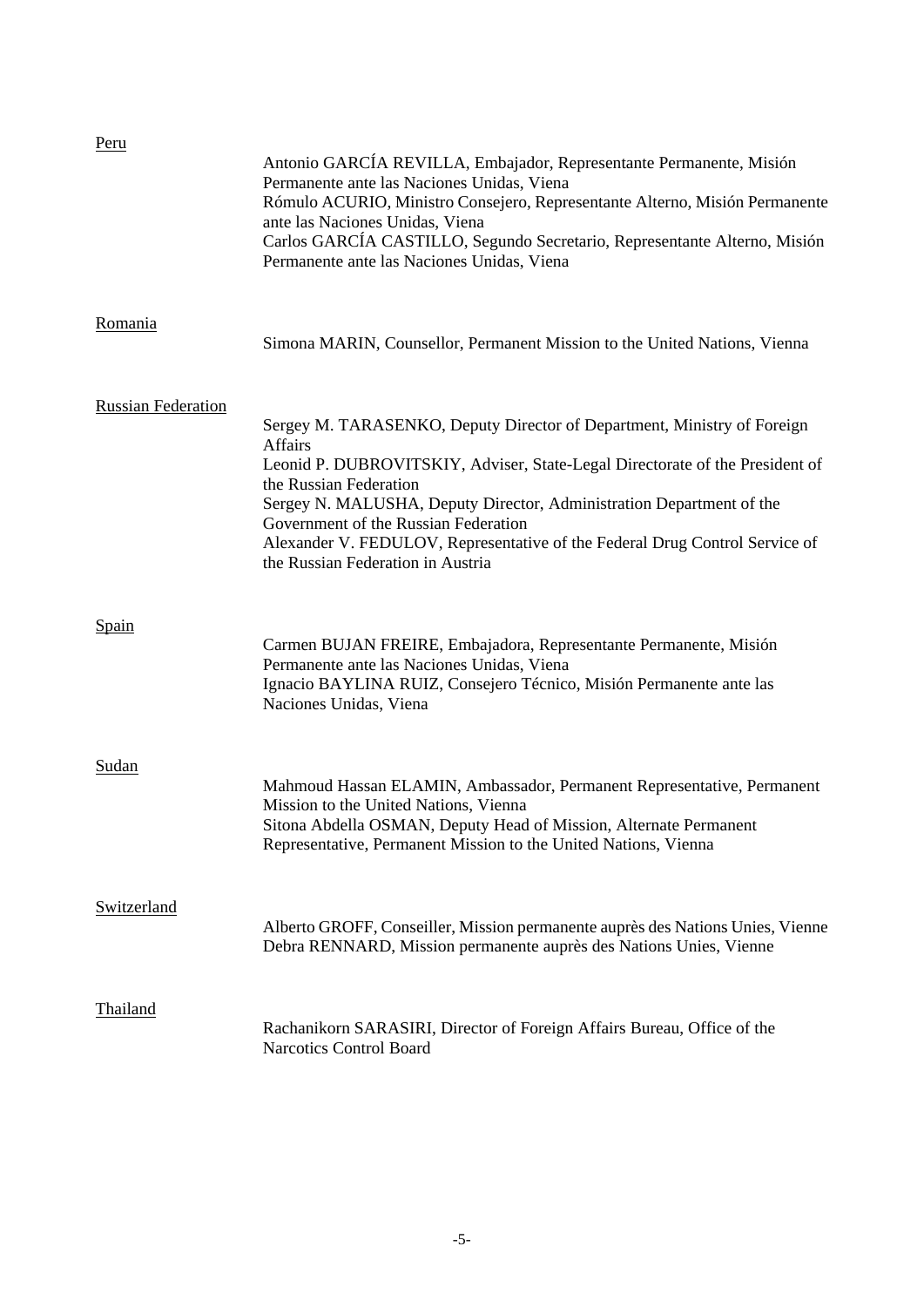### United Kingdom of Great Britain

# and Northern Ireland

Simon SMITH, Ambassador, Permanent Representative to the United Nations, Vienna Harry MacDONALD, First Secretary, Permanent Mission to the United Nations, Vienna Lauren KEYTE, Third Secretary, Permanent Mission to the United Nations, Vienna Sarah FALLON, Permanent Mission to the United Nations, Vienna

### United States of America

Joshi VIVEK, International Relations Officer, International Relations Officer, International Organizations Bureau, Department of State Kathleen PALA, Program Analyst, Bureau of International Narcotics and Law Enforcement, Department of State Nancy PETTIT, Office Director, Bureau of International Narcotics and Law Enforcement, Department of State

#### Uruguay

Carlos Alejandro BARROS OREIRA, Embajador, Representante Permanente, Misión Permanente ante las Naciones Unidas, Viena Adriana BERRO CASTELLANOS, Ministro Consejero, Misión Permanente ante las Naciones Unidas, Viena

#### Venezuela

#### (Bolivarian Republic of)

Alí UZCÁTEGUI DUQUE, Embajador, Representante Permanente, Misión Permanente ante las Naciones Unidas, Viena Rodrigo YÁÑEZ, Representante Alterno, Misión Permanente ante las Naciones Unidas, Viena Jacqueline PETERSEN, Consejero, Oficina de Asuntos Multilaterales y de Integración, Ministerio del Poder Popular para Relaciones Exteriores Crosby PLAZA, Representante Alterno, Misión Permanente ante las Naciones Unidas, Viena

#### Yemen

Abdulhakim Abdulrahman AL-ERYANI, Ambassador, Permanent Representative, Permanent Mission to the United Nations, Vienna Abdullatif AL-DORAIBI, First Secretary, Alternate Permanent Representative, Permanent Mission to the United Nations, Vienna Marwan AL-DOBHANYY, Second Secretary, Alternate Permanent Mission to the United Nations, Vienna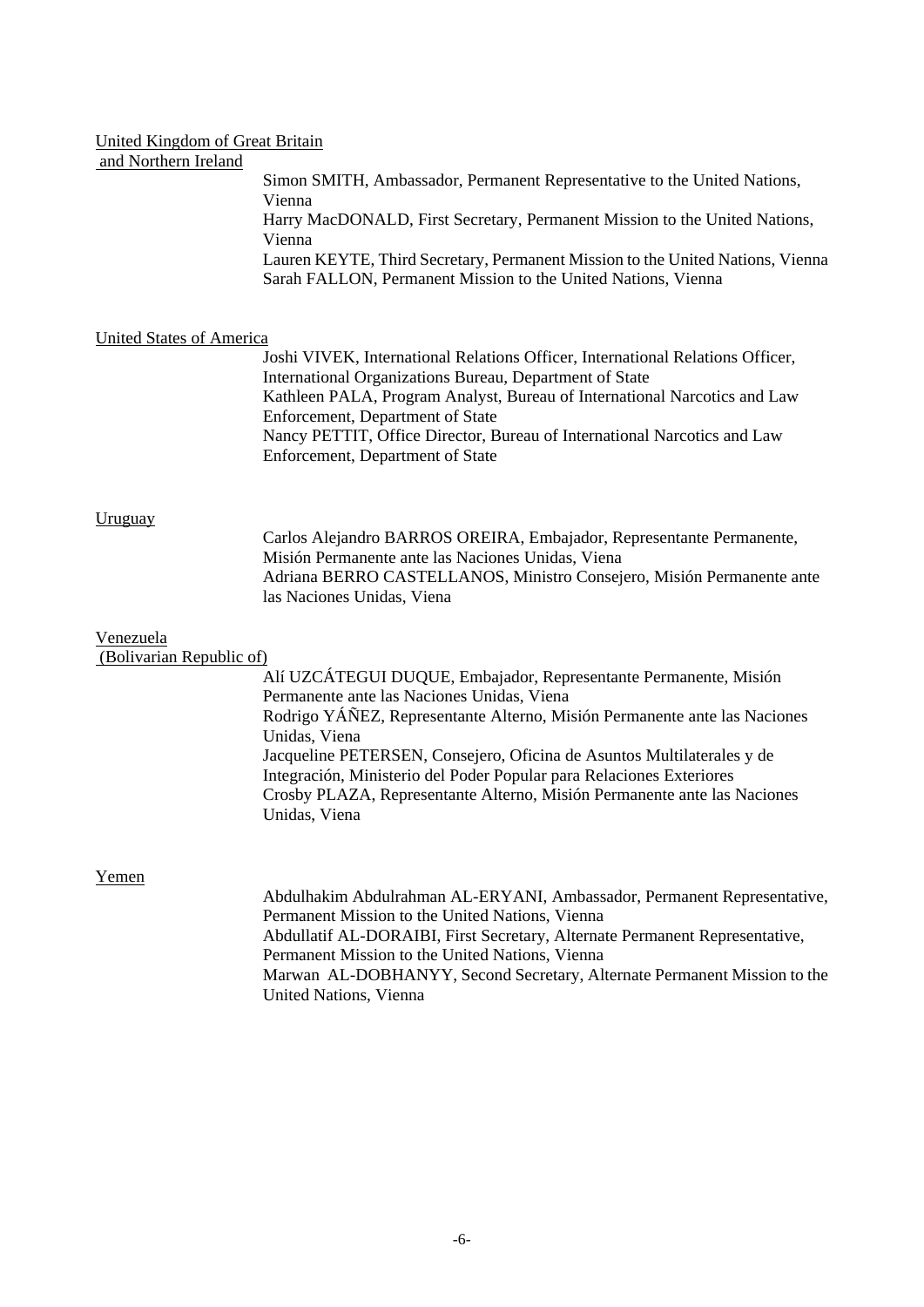# **STATES MEMBERS OF THE UNITED NATIONS REPRESENTED BY OBSERVERS**

| Albania        | Artan CANAJ, Minister Counsellor, Alternate Permanent Representative,<br>Permanent Mission to the United Nations, Vienna                                                                                                                                                                                                                                                                                                                                                                                                                                                                               |
|----------------|--------------------------------------------------------------------------------------------------------------------------------------------------------------------------------------------------------------------------------------------------------------------------------------------------------------------------------------------------------------------------------------------------------------------------------------------------------------------------------------------------------------------------------------------------------------------------------------------------------|
| <b>Algeria</b> | Taous FEROUKHI, Ambassadeur, Représentant Permanente, Mission Permanente<br>auprès des Nations Unies, Vienne<br>Zohra ZERARA, Conseiller, Mission Permanent auprès des Nations Unies, Vienne                                                                                                                                                                                                                                                                                                                                                                                                           |
| <u>Angola</u>  | Fidelino Loy de Jesus FIGUEIREDO, Ambassador, Permanent Representative,<br>Permanent Mission to the United Nations, Vienna<br>Jacinto Rangel Lopes Cordeiro NETO, Minister Counsellor, Permanent Mission to<br>the United Nations, Vienna                                                                                                                                                                                                                                                                                                                                                              |
| <b>Armenia</b> | Anzhela BAGHDASARYAN, Second Secretary, Permanent Mission to the United<br>Nations, Vienna                                                                                                                                                                                                                                                                                                                                                                                                                                                                                                             |
| Costa Rica     | Ana Teresa DENGO BENAVIDES, Embajadora, Representante Permanente,<br>Misión Permanente ante las Naciones Unidas, Viena<br>Herbert ESPINOZA SOLANO, Representante Permanente Alterno, Misión<br>Permanente ante las Naciones Unidas, Viena<br>William CALVO CALVO, Representante Permanente Alterno, Misión Permanente<br>ante las Naciones Unidas, Viena<br>Ronald Andrés VÍQUEZ SOLÍS, Procurador de la Ética Pública de la Procuraduría<br>General de la República, del Ministerio de Justicia y Gracia<br>Federico GUENDEL SÁNCHEZ, Asistente, Misión Permanente ante las Naciones<br>Unidas, Viena |
| Croatia        | Dubravko KLARIC, M.A., Head of the Office for Combating Drug Abuse<br>Tatijana VUCETIC, State Secretary, Ministry of Justice<br>Lidija VUGRINEC, National focal point and Head of International Relations<br>Department, Office for Combating Drug Abuse<br>Vesna BAUS, Minister Counsellor, United Nations Department at the Ministry of<br>Foreign Affairs and European Integration<br>Damir ZUPAN, Alternate, Permanent Mission to the United Nations, Vienna<br>Marko MARKUS, Advisor, Office for Combating Drug Abuse                                                                             |
| Cyprus         | Spyros MILTIADES, Second Secretary, Permanent Mission to the United Nations,<br>Vienna                                                                                                                                                                                                                                                                                                                                                                                                                                                                                                                 |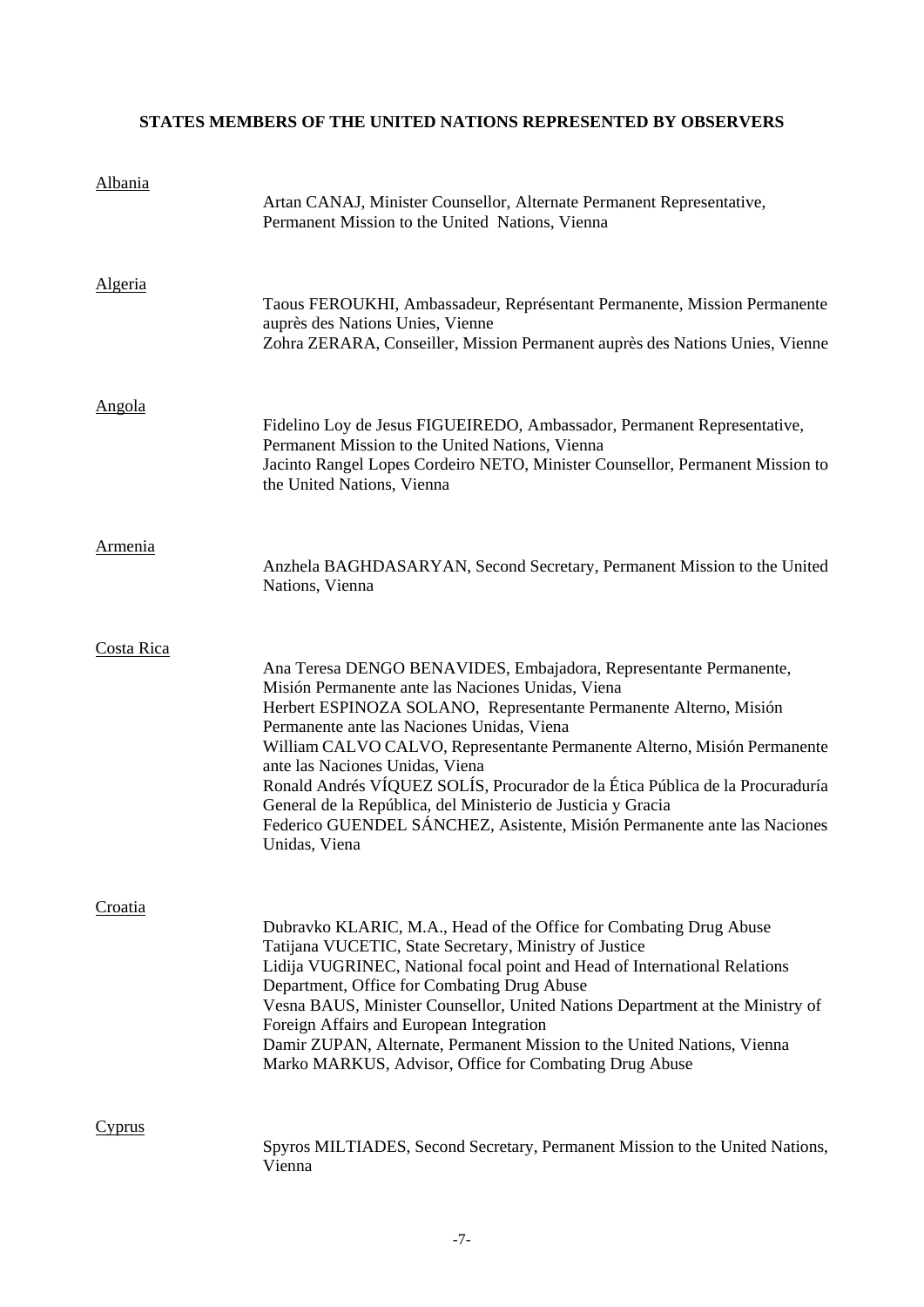| Democratic People's<br>Republic of Korea | Song Chol KIM, Counsellor, Permanent Mission to the United Nations, Vienna<br>Chang Bom HONG, First Secretary, Permanent Mission to the United Nations,<br>Vienna                                                                                                                                                                     |
|------------------------------------------|---------------------------------------------------------------------------------------------------------------------------------------------------------------------------------------------------------------------------------------------------------------------------------------------------------------------------------------|
| Dominican Republic                       | Gilka MELÉNDEZ, Embajadora Alterna, Misión Permanente ante las Naciones<br>Unidas, Viena<br>Wendy OLIVERO, Ministra Consejera, Representante Alterna, Misión Permanente<br>ante las Naciones Unidas, Viena                                                                                                                            |
| Ecuador                                  | María Elena MOREIRA, Representante Alterna, Misión Permanente ante las<br>Naciones Unidas, Viena                                                                                                                                                                                                                                      |
| <b>Estonia</b>                           | Veikko KALA, Third Secretary, Permanent Mission to the United Nations, Vienna                                                                                                                                                                                                                                                         |
| Georgia                                  | Sofie SAKVARELIDZE, Counsellor, Permanent Mission to the United Nations,<br>Vienna                                                                                                                                                                                                                                                    |
| <b>Germany</b>                           | Rüdiger LÜDEKING, Ambassador, Permanent Representative, Permanent Mission<br>to the United Nations, Vienna<br>Michael LAUBER, First Secretary, Permanent Mission to the United Nations,<br>Vienna                                                                                                                                     |
| Greece                                   | Ioannis PIRGAKIS, First Secretary, Permanent Mission to the United Nations,<br>Vienna                                                                                                                                                                                                                                                 |
| Guatemala                                | Carla Maria RODRIGUEZ MANCIA, Embajadora, Representante Permanente,<br>Misión Permanente ante las Naciones Unidas, Viena<br>Sandra NORIEGA URIZAR, Ministro Consejero, Misión Permanente ante las<br>Naciones Unidas, Viena<br>Luis Alberto CHAJCHALAC ARIAS, Primer Secretario, Misión Permanente ante<br>las Naciones Unidas, Viena |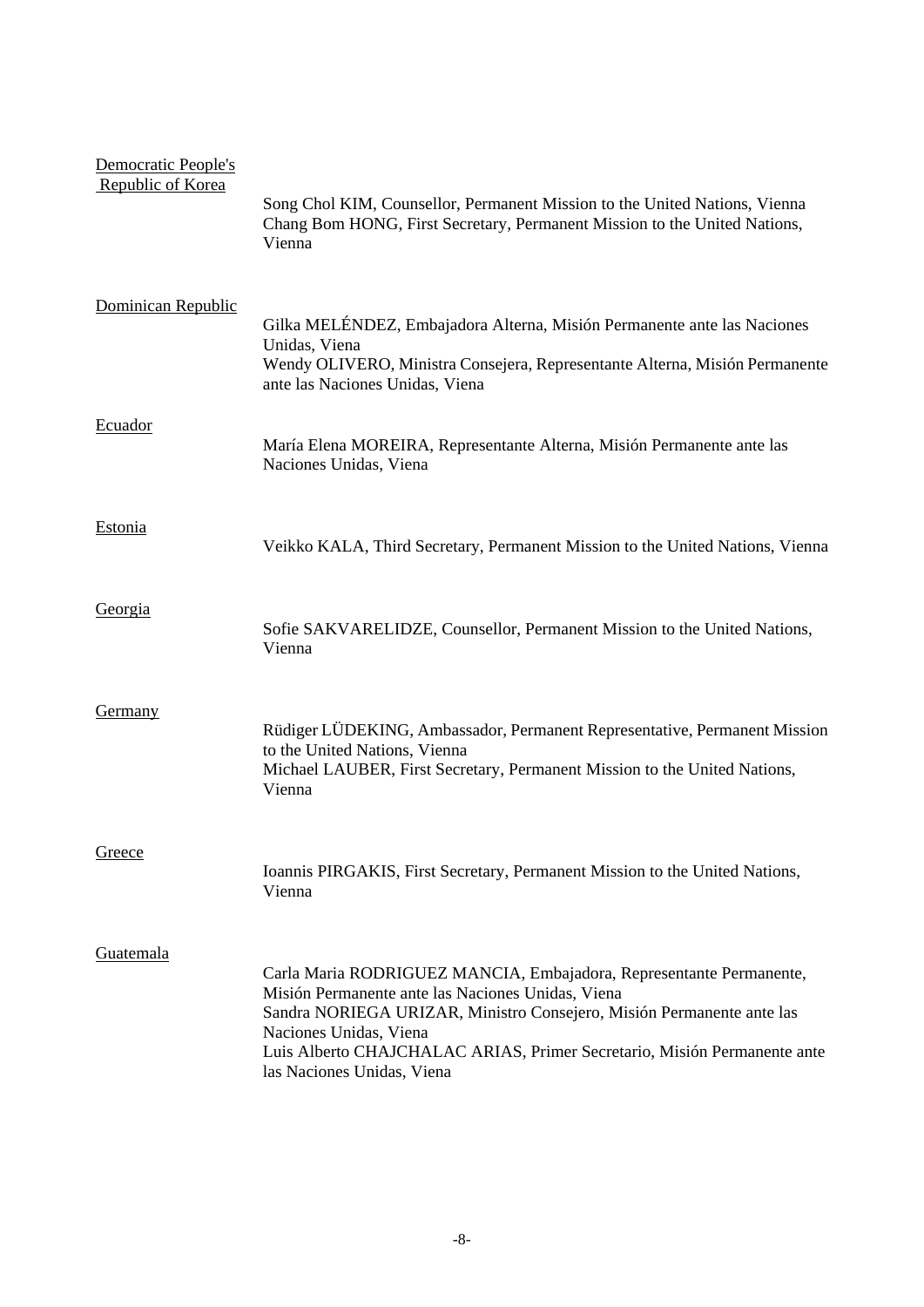| Hungary          | Balázs CSUDAY, Ambassador, Permanent Representative, Permanent Mission to<br>the United Nations, Vienna<br>Emese PETRÁNYI, International Liaison Officer, Ministry of Human Resources<br>Gergely SALLAI, Alternate Permanent Representative, Permanent Mission to the<br>United Nations, Vienna<br>Balázs MOLNÁR, Alternate Permanent Representative, Permanent Mission to the<br>United Nations, Vienna                                                                                                                                                                                            |
|------------------|-----------------------------------------------------------------------------------------------------------------------------------------------------------------------------------------------------------------------------------------------------------------------------------------------------------------------------------------------------------------------------------------------------------------------------------------------------------------------------------------------------------------------------------------------------------------------------------------------------|
| <b>Indonesia</b> | I. Gusti Agung Wesaka PUJA, Ambassador, Permanent Representative, Permanent<br>Mission to the United Nations, Vienna<br>Aris MUNANDAR, Minister Counsellor, Permanent Mission to the United<br>Nations, Vienna                                                                                                                                                                                                                                                                                                                                                                                      |
|                  | Spica A. TUTUHATUNEWA, First Secretary, Permanent Mission to the United<br>Nations, Vienna<br>Riena Dwi ASTUTY, Third Secretary, Permanent Mission to the United Nations,<br>Vienna                                                                                                                                                                                                                                                                                                                                                                                                                 |
| Ireland          | James BRENNAN, Ambassador, Permanent Representative, Permanent Mission to<br>the United Nations, Vienna<br>Niamh NEYLON, Adviser to the Permanent Representative, Permanent Mission to<br>the United Nations, Vienna                                                                                                                                                                                                                                                                                                                                                                                |
| Japan            | Takeshi NAKANE, Ambassador Extraordinary and Plenipotentiary, Permanent<br>Representative, Permanent Mission to the United Nations, Vienna<br>Tsutomu OSAWA, Ambassador, Deputy Permanent Representative, Permanent<br>Mission to the United Nations, Vienna<br>Taketoshi SANO, Counsellor, Alternate Representative, Permanent Mission to the<br>United Nations, Vienna<br>Hiroki MATSUI, Deputy Director for International Organized Crime Division,<br>Foreign Policy Bureau, Ministry of Foreign Affairs<br>Yasuhiro ARAKI, First Secretary, Permanent Mission to the United Nations,<br>Vienna |
| Jordan           | Makram QUEISI, Ambassador, Permanent Representative, Permanent Mission to<br>the United Nations, Vienna<br>Anwer Atef ALQADI<br>Khalil Deeb ALMAANI<br>Tharwa NEIMAT, Alternate Permanent Representative, Permanent Mission to the<br>United Nations, Vienna                                                                                                                                                                                                                                                                                                                                        |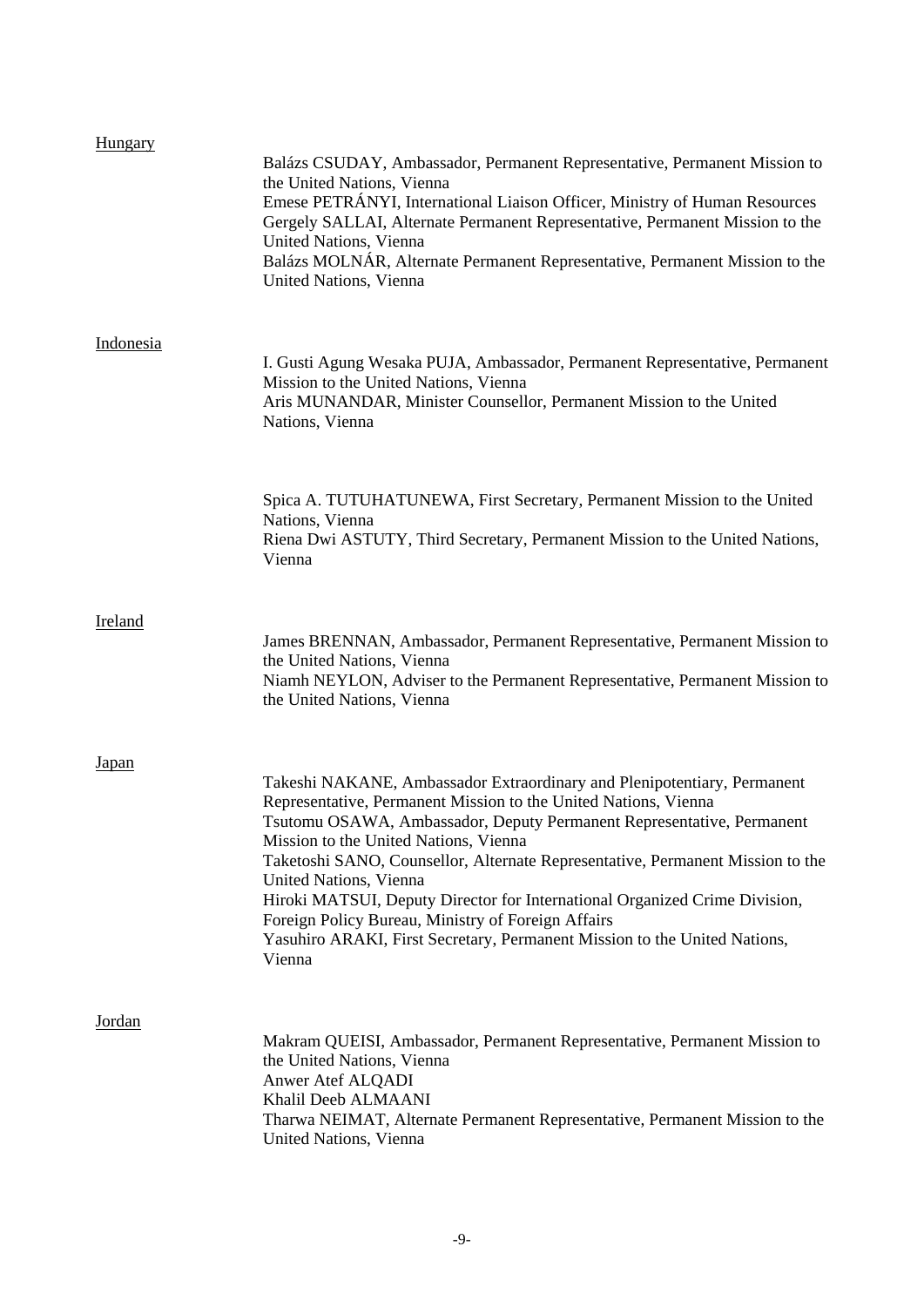| Kenya                     | Consolata KIRAGU, Counsellor, Deputy Head of Mission, Permanent Mission to<br>the United Nations, Vienna                                                                                                                                                                                                                                                                                                                                                                                                                                                                                                                                                                                      |
|---------------------------|-----------------------------------------------------------------------------------------------------------------------------------------------------------------------------------------------------------------------------------------------------------------------------------------------------------------------------------------------------------------------------------------------------------------------------------------------------------------------------------------------------------------------------------------------------------------------------------------------------------------------------------------------------------------------------------------------|
| Kuwait                    | Nawaf AL-RUJAIB, Third Secretary, Permanent Mission to the United Nations,<br>Vienna                                                                                                                                                                                                                                                                                                                                                                                                                                                                                                                                                                                                          |
| Lebanon                   | Ishaya EL-KHOURY, Ambassador, Permanent Representative, Permanent Mission<br>to the United Nations, Vienna<br>Salim BADDOURA, First Secretary, Alternate Permanent Representative,<br>Permanent Mission to the United Nations, Vienna                                                                                                                                                                                                                                                                                                                                                                                                                                                         |
| Libyan Arab<br>Jamahiriya | Abdalla ABUZED, Counsellor, Permanent Mission to the United Nations, Vienna                                                                                                                                                                                                                                                                                                                                                                                                                                                                                                                                                                                                                   |
| Mexico                    | Alejandro Díaz PÉREZ DUARTE, Embajador, Representante Permanente, Misión<br>Permanente ante las Naciones Unidas, Viena<br>Ulises CANCHOLA GUTIÉRREZ, Ministro, Representante Permanente Alterno,<br>Misión Permanente ante las Naciones Unidas, Viena<br>Graciela GÓMEZ GARCÍA, Directora de Cooperación Internacional para la<br>Prevención del Delito, Secretaría de Relaciones Exteriores<br>Arturo Laurent GONZÁLEZ, Agregado Legal de la Procuraduría General de la<br>República (PGR)<br>Erasmo A. LARA CABRERA, Representante Alterno, Misión Permanente ante las<br>Naciones Unidas, Viena<br>Enrique CAMARGO SUÁREZ, Agregaduría Legal de la Procuraduría General de<br>la República |
| <b>Namibia</b>            | Raphael N. DINYANDO, Ambassador, Permanent Representative, Permanent<br>Mission to the United Nations, Vienna<br>Onno NANGOLO, Principal Legal Adviser, Ministry of Justice<br>Elvis T. SHIWEDA, First Secretary, Permanent Mission to the United Nations,<br>Vienna                                                                                                                                                                                                                                                                                                                                                                                                                          |
| <b>Nicaragua</b>          | Isolda FRIXIONE MIRANDA, Embajadora, Representante Permanente, Misión<br>Permanente ante las Naciones Unidas, Viena<br>Ralf MIRUS, Misión Permanente ante las Naciones Unidas, Viena                                                                                                                                                                                                                                                                                                                                                                                                                                                                                                          |
| Nigeria                   | Ayoola L. OLUKANI, Chargé d'Affaires a.i., Permanent Mission to the United<br>Nations, Vienna<br>A.A. AYOKO, Director, Ministry of Foreign Affairs                                                                                                                                                                                                                                                                                                                                                                                                                                                                                                                                            |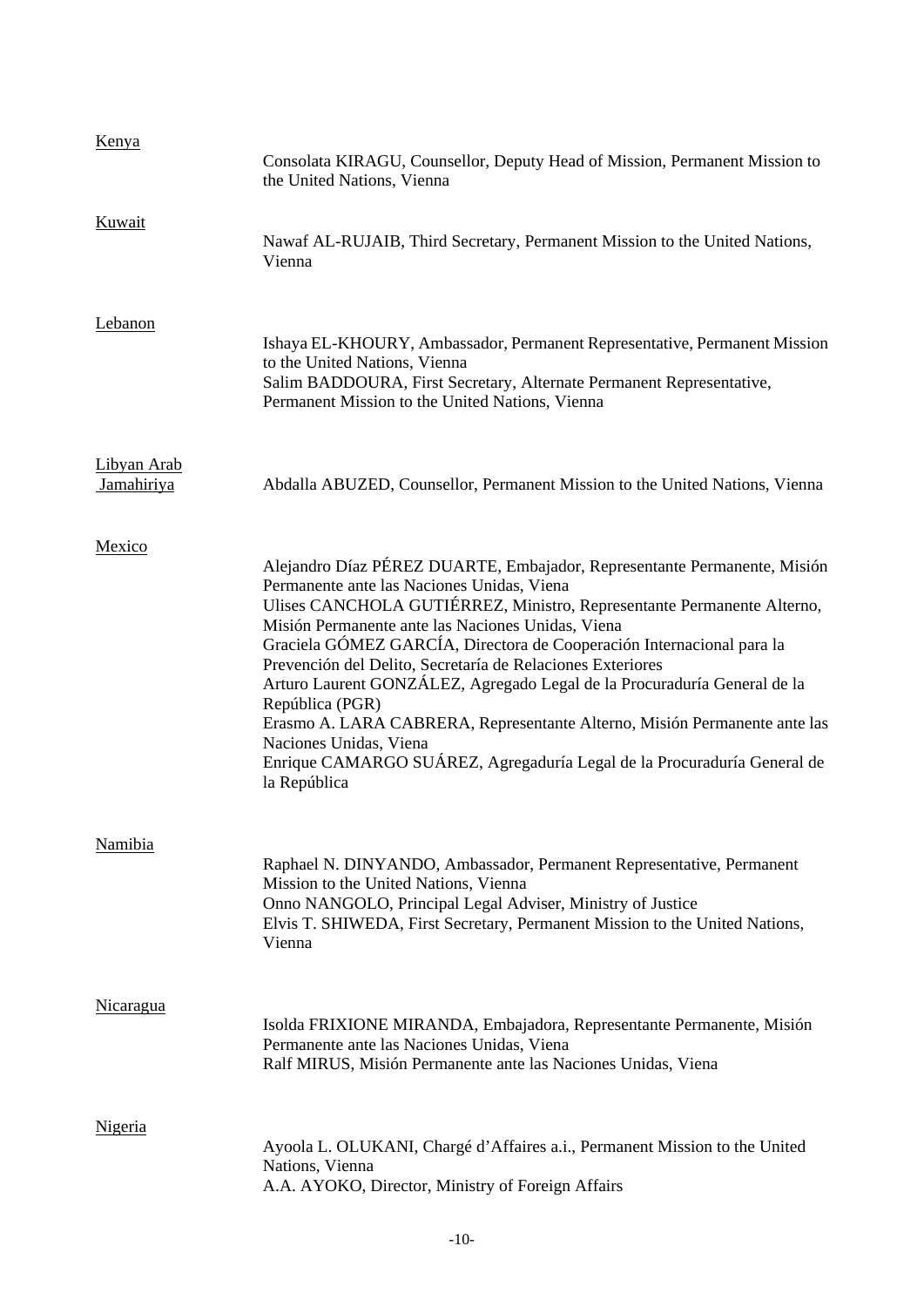|                    | S.D. UMAR, Minister Counsellor, Permanent Mission to the United Nations,<br>Vienna<br>Naret Joyce HIRSE, First Secretary, Permanent Mission to the United Nations,<br>Vienna<br>Oluwatobi OSOBUKOLA-ABUBU, Second Secretary, Permanent Mission to the<br>United Nations, Vienna                                                                                                                                     |
|--------------------|---------------------------------------------------------------------------------------------------------------------------------------------------------------------------------------------------------------------------------------------------------------------------------------------------------------------------------------------------------------------------------------------------------------------|
| Panama             | Sofanor ESPINOSA, Lic., Fiscal Tercero Especializado en Delitos Relacionados<br>con Drogas<br>Luis Enrique MARTÍNEZ CRUZ, Representante Permanente Alterno, Encargado<br>de Negocios, a.i., Misión Permanente ante las Naciones Unidas, Viena<br>Déborah SIRAZE, Tercera Secretaria, Misión Permanente ante las Naciones<br>Unidas, Viena                                                                           |
| Philippines        | Lourdes O. YPARRAGUIRRE, Ambassador, Permanent Representative,<br>Permanent Mission to the United Nations, Vienna<br>Pete Raymond V. DELFIN, Alternate Representative, Permanent Mission to the<br>United Nations, Vienna                                                                                                                                                                                           |
| Poland             | Przemyslaw GRUDZINSKI, Ambassador, Permanent Representative, Permanent<br>Mission to the United Nations, Vienna<br>Przemyslaw WYGANOWSKI, Minister Counsellor, Deputy Head of Mission,<br>Permanent Mission to the United Nations, Vienna<br>Ryszard WOJTAL, Minister Counsellor, Permanent Mission to the United Nations,<br>Vienna<br>Dominika KROIS, Counsellor, Permanent Mission to the United Nations, Vienna |
| Portugal           | Manuel Marcelo CURTO, Ambassador, Permanent Representative, Permanent<br>Mission to the United Nations, Vienna<br>Jorge CRUZ, First Secretary, Alternate to the Permanent Representative,<br>Permanent Mission to the United Nations, Vienna                                                                                                                                                                        |
| Republic of Korea  | Dae-jong YOO, Minister Counsellor, Permanent Mission to the United Nations,<br>Vienna<br>Sung-wook JO, First Secretary, Permanent Mission to the United Nations, Vienna<br>Wook-jin HONG, Third Secretary, Permanent Mission to the United Nations,<br>Vienna                                                                                                                                                       |
| Republic of Serbia | Miroslava BEHAM, Ambassador, Permanent Representative, Permanent Mission<br>to the United Nations, Vienna<br>Miodrag PANCESKI, Counsellor, Permanent Mission to the United Nations,<br>Vienna                                                                                                                                                                                                                       |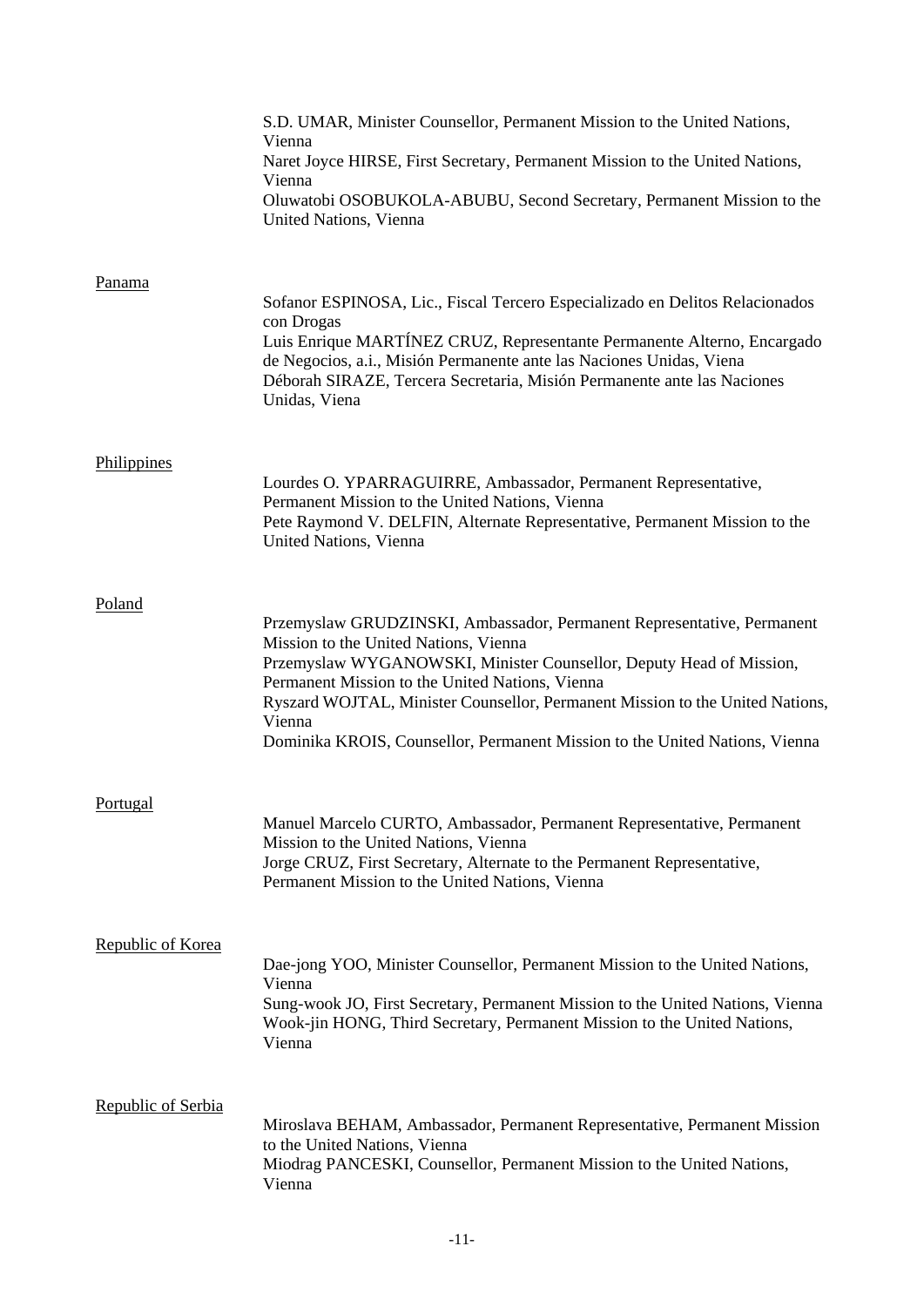| San Marino                                   | Chiara ERCOLANI, Permanent Mission to the United Nations, Vienna                                                                                                                                                                                                                                         |
|----------------------------------------------|----------------------------------------------------------------------------------------------------------------------------------------------------------------------------------------------------------------------------------------------------------------------------------------------------------|
| Slovakia                                     | Hana KOVÁCOVÁ, Counsellor, Permanent Mission to the United Nations, Vienna                                                                                                                                                                                                                               |
| Slovenia                                     | Aleksander GERZINA, Ambassador, Permanent Representative, Permanent<br>Mission to the United Nations, Vienna<br>Barbara ZVOKELJ, Minister Counsellor, Permanent Mission to the United<br>Nations, Vienna<br>Alja BRINOVEC JURESA, Intern, Permanent Mission to the United Nations,<br>Vienna             |
| South Africa                                 | X. MABHONGO, Ambassador, Permanent Representative, Permanent Mission to<br>the United Nations, Vienna<br>TDG MOLABA, Minister Counsellor, Alternate, Permanent Mission to the United<br>Nations, Vienna<br>ML BENGU, Counsellor, Adviser, Permanent Mission to the United Nations,<br>Vienna             |
| Sri Lanka                                    | M.M. JAFFEER, Ambassador, Permanent Representative, Permanent Mission to<br>the United Nations, Vienna<br>Satya RODRIGO, Counsellor, Alternate, Permanent Mission to the United Nations,<br>Vienna<br>Suranga ALGEWATTE, Second Secretary, Alternate, Permanent Mission to the<br>United Nations, Vienna |
| Sweden                                       | Hans LUNDBORG, Ambassador, Permanent Representative, Permanent Mission<br>to the United Nations, Vienna<br>Jörgen FROTZLER, Minister Counsellor, Permanent Mission to the United<br>Nations, Vienna<br>Ulrika LANGELS, Permanent Mission to the United Nations, Vienna                                   |
| The former Yugoslav<br>Republic of Macedonia | Sashko TASHULOV, Counsellor, Deputy Head of Mission, Permanent Mission to<br>the United Nations, Vienna                                                                                                                                                                                                  |
| <b>Turkey</b>                                | Ayda ÜNLÜ, Counsellor, Permanent Mission to the United Nations, Vienna                                                                                                                                                                                                                                   |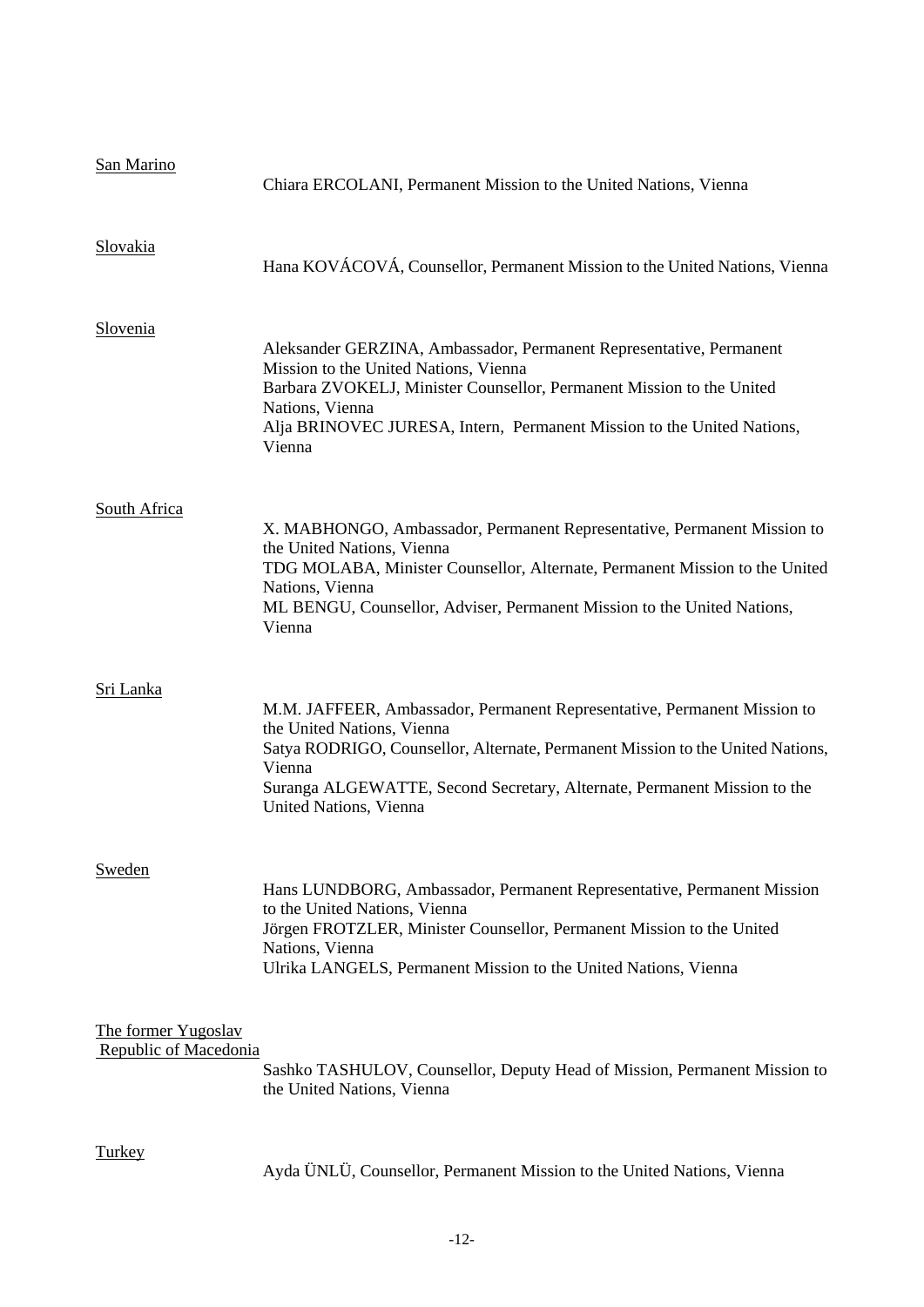| Tunisia  | Ali CHAOUCH, Ambassadeur, Représentant Permanent, Mission Permanente<br>auprès des Nations Unies, Vienne<br>Lamia SIALA, Conseiller, chargée des relations avec les Organisations<br>Internationales, Mission Permanente auprès des Nations Unies, Vienne |
|----------|-----------------------------------------------------------------------------------------------------------------------------------------------------------------------------------------------------------------------------------------------------------|
| Ukraine  | Vasyl POKOTYLO, Counsellor, Permanent Mission to the United Nations, Vienna<br>Tetiana MOLDOVAN, First Secretary, Permanent Mission to the United Nations,<br>Vienna                                                                                      |
| Zimbabwe | J.K. MARANGWANDA, Counsellor, Permanent Mission to the United Nations,<br>Vienna                                                                                                                                                                          |

## **ENTITIES**

Palestine

Zuheir ELWAZER, Ambassador, Permanent Observer Safaa SHABAT, Advisor to the Permanent Observer

## **UNITED NATIONS OFFICE ON DRUGS AND CRIME (UNODC)**

Yuri FEDOTOV, Executive Director Dennis THATCHAICHAWALIT, Director, Division for Management Francis MAERTENS, Director, Division for Operations Sandeep CHAWLA, Director, Division for Policy Analysis and Public Affairs Dimitri VLASSIS, Officer-in-Charge, Division for Treaty Affairs Roberto ARBITRIO, Chief, Office of the Executive Director Polinikis SOPHOCLEOUS, Chief, Financial Resources Management Service, Division for Management Andrés FINGUERUT, Secretary, Commission on Narcotic Drugs

# **INTERGOVERNMENTAL ORGANIZATIONS**

Asian-African Legal Consultative Organization Christine NEMOTO, Permanent Observer, Permanent Observer Mission to the United Nations, Vienna

European Union Adebayo BABAJIDE, Counsellor, Delegation of the European Union to the International Organisations in Vienna Jeppe Holt JENSEN, Delegation of the European Union to the International Organisations in Vienna